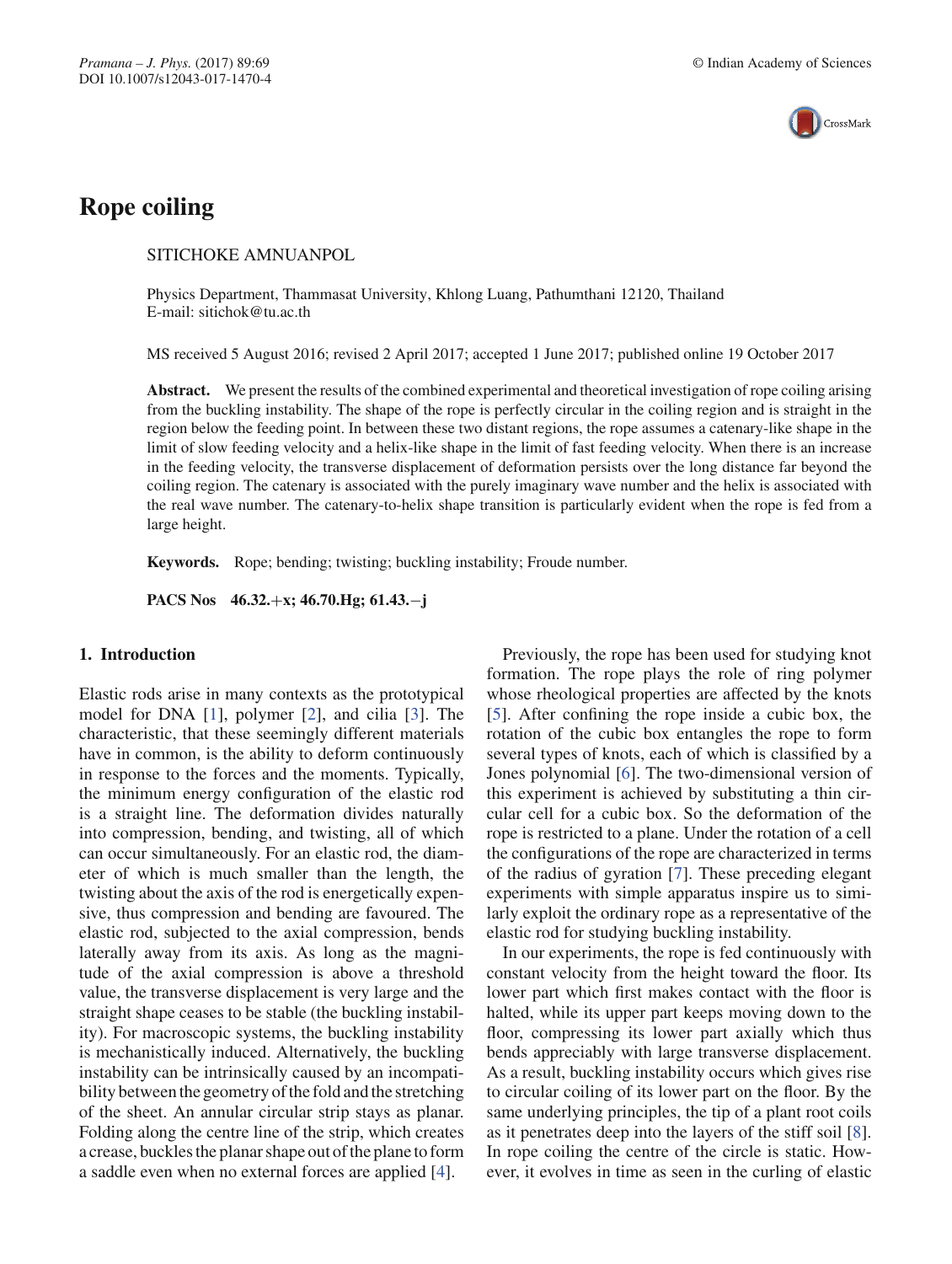object on a surface [9]. If an elastic thin sheet is fed instead of the rope, it folds repeatedly onto itself upon touching the floor which is the two-dimensional analog of the rope coiling. The folding of thin sheet on the floor develops a two-lobed peanut shape [10]. For a thin sheet, the large compression is relieved via a two-stage mechanism. First the sheet develops wrinkles which breaks the axial symmetry of the shape [11]. As the wrinkling grows larger, the sheet later becomes crumpled which breaks the rotational symmetry of the stress field [12]. Buckling instability is not restricted to solid-like materials. If the highly viscous liquid, such as silicone oil, is poured from a sufficient height toward the floor, the liquid filament laid out on the floor coils steadily. This phenomenon is similar to the rope coiling and is called 'liquid rope coiling' [13]. Both rope coiling and liquid rope coiling are different facets of the same buckling instability.

In §2 we describe in detail our experimental set-up for studying rope coiling. The rope has much smaller diameter than the length, a good approximation of the elastic rod. After controlling the feeding velocity and height precisely, we measure both the coiling radius and the coiling frequency. A set-up similar to ours by replacing the flat plane by the cylindrical cavity has been used for studying the compaction of elastic rod, mimicking the packing of long DNA in viral capsids [14]. We present in §3 the coiling radius and the coiling frequency along with the comparison to the experimental results reported in ref. [15]. Moreover, our results are analysed to validate the logarithmic dependence of coiling radius on the height, a prediction from the discrete elastic rods (DER) method [16]. The feeding velocity dependence of coiling radius is compared with the theoretical results obtained by a numerical continuation scheme [17]. To reveal all the possible shapes of rope coiling, we derive the equations of motion, in the approximation of small deformation, based on the balance of forces and moments. The approximation of small deformation, in which the local orientation of the rope elements changes slowly along the arc length, considerably simplifies the mathematical complication though without losing the physical essence. The values of the coefficients in these equations of motion are computed by using our experimental data of the feeding velocity and the coiling frequency. Finally, in §4 we summarize our main findings and discuss the variants of the present experiments, for instance the coiling on a moving plane.

### **2. Experiment**

Geometrically, the rope whose radius  $a_0 = 0.1$  cm has the circular cross-section area  $A = 3.14 \times 10^{-2}$  cm<sup>2</sup>



**Figure 1.** Experimental set-up is shown schematically. The rope with diameter  $2a_0$  is fed with uniform velocity v from the height *h* to the plane. It is laid down on the plane in a circular shape with the diameter 2*R* and the angular velocity  $\omega = 2\pi f$ . The feeding velocity v is calculated from the radius of the cylinder and the frequency of the cylinder rotation measured by an encoder. The coiling frequency *f* is measured by a laser photoelectric sensor.

and moment of inertia of the cross-section  $I = A^2/2\pi$  $= 1.57 \times 10^{-4}$  cm<sup>4</sup>. Its density  $\rho = 0.51$  g/cm<sup>3</sup> and its Young's modulus  $E = 2.43$  MPa. The moment of inertia of the cross-section *I* is a geometrical property, while the density  $\rho$  and the Young's modulus  $E$  are material properties. As sketched in figure 1, the long rope is fed from the height *h* to the plane below through a cylinder, whose radius is 6.4 cm, rotated by a DC motor. The frequency of rotation of the cylinder is measured by an encoder. The feeding velocity  $v$  is adjusted by tuning the voltage applied to the DC motor. The coiling frequency *f* is measured by a laser photoelectric sensor. The laser beam is interrupted twice for each turn of coiling. Monitoring the sensor output signals on an oscilloscope, we can read off the period of coiling whose inverse is *f* .

The rope is so soft and slender that its own weight is sufficient for the buckling instability irrespective of what the height *h* is. One end of the rope that reaches the plane is fixed, whereas the other end of the rope at feeding point above is free. For such boundary conditions the critical force of the rope with length *L* is  $F_c = (\pi^2/4) E I/L^2$ , above which buckling instability occurs [19]. Generally, 2*R*, the diameter of coiling, is much smaller than the height *h*. Hence the length *L* is reasonably approximated by the height *h*, roughly speaking  $F_c \approx (\pi^2/4) E I/h^2$ . It is difficult to buckle the rope fed from small height *h* because larger force is required to overcome  $F_c$ . Considering the most difficult buckled situation, i.e. the minimum height  $h = 10.5$  cm, the critical force  $F_c = 8.53 \times 10^{-4}$  N. The rope with the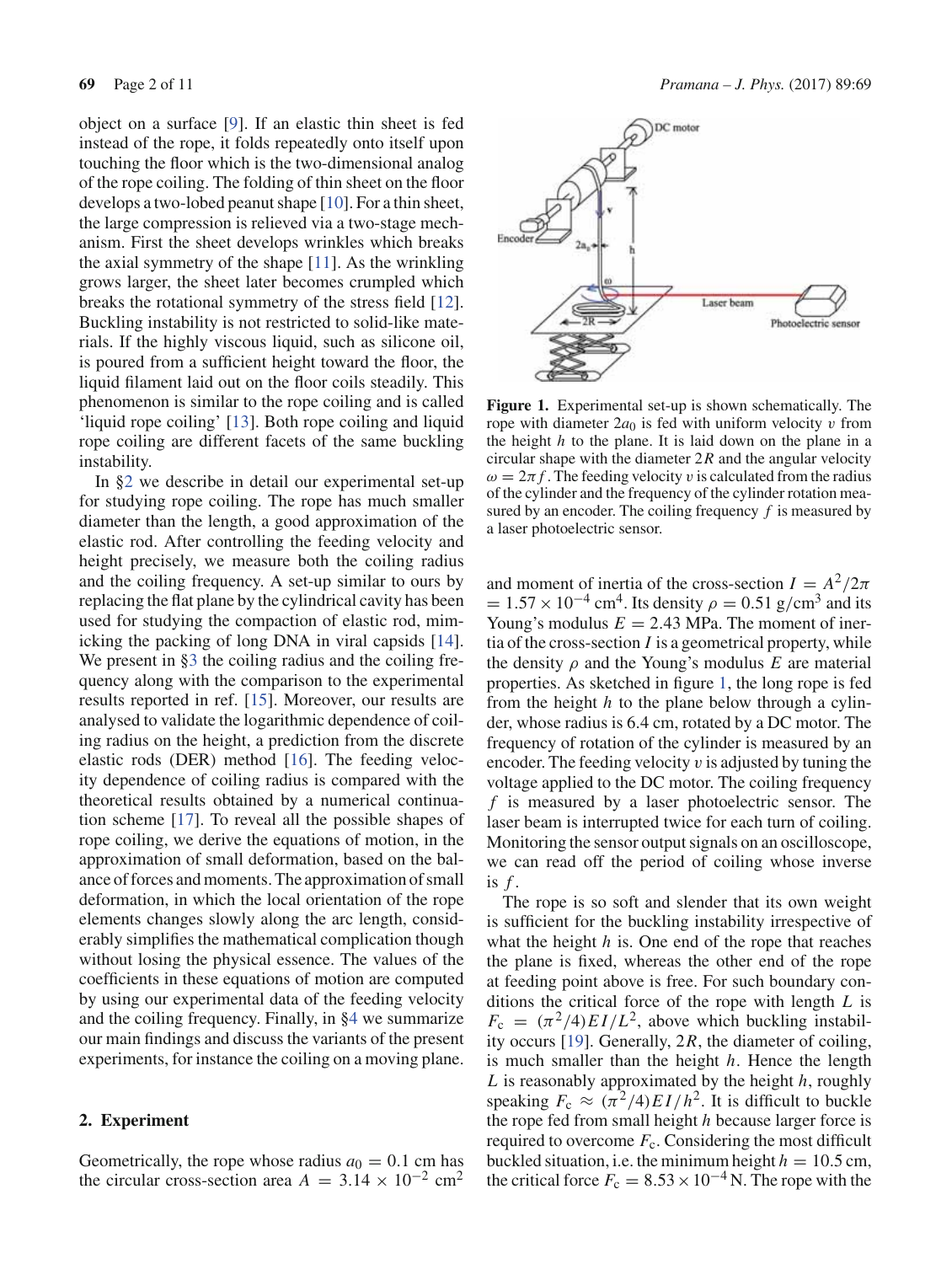length equal to the height *h* has the mass  $\rho Ah = 0.17$  g corresponding to the weight  $1.7 \times 10^{-3}$  N which is still larger than  $F_c$ . The rope's own weight alone is already sufficient for buckling instability.

#### **3. Results and discussion**

We emphasize how the coiling radius *R* and the coiling frequency *f* depend on the height *h* and the feeding velocity  $v$ . Our results are compared with the experiments [15], the DER simulations [16], and the numerical solutions of the Kirchhoff–Love equations by the continuation method [17]. Next, we turn our attention to the shape of the rope during coiling. The coiling portion on a plane is perfectly circular whereas the top portion near the feeding point is straight. The interesting question is the shape assumed by the rope between these two separated portions. The solutions of the equations of motion suggest that the rope shape varies from a catenary to a helix as *v* increases.

# 3.1 *Coiling radius and coiling frequency*

The forces playing a primary role in rope coiling are the elastic force, gravitational force, and inertial force. Let  $F_{\text{E}}$  is the elastic force per unit length,  $F_{\text{G}}$  is the gravitational force per unit length, and  $F<sub>I</sub>$  is the inertial force per unit length whose expressions are respectively  $[15]$ 

$$
F_{\rm E} \approx \frac{E(2a_0)^4}{R^3}, \quad F_{\rm G} \approx \rho g (2a_0)^2,
$$
  

$$
F_{\rm I} \approx \frac{\rho (2a_0)^2 v^2}{R}.
$$
 (1)

The interplay of these three forces determines the regimes of the rope coiling that could be elastic, gravitational, or inertial depending on which force is dominant.

When the rope is fed slowly from the small height, the elastic force dominates the gravitational and inertial forces, so-called the elastic coiling. The net force acting on any element of the rope is zero. The coiling radius  $R \sim h$  increases with the height *h* as shown in figure 2a. The conservation of the rope mass requires  $v = 2\pi f R$ , thus the coiling frequency  $f = v/2\pi R \sim$ v/*h* decreases inversely with increasing *h* in qualitative agreement with figure 2b. The fact that the coiling radius *R* increases with height *h* and that the coiling frequency *f* correspondingly decreases with height *h* is to keep the feeding velocity  $v$  constant. Interestingly, the Young's modulus  $E$  and the density  $\rho$  do not appear in the expressions of the coiling radius *R* and of the coiling frequency *f* . In elastic coiling the coiling radius *R*



**Figure 2.** Behaviour in the elastic coiling. (**a**) When the height varies from 48.5 to 98.5 cm, the rope fed with sufficiently slow feeding velocity  $v = 9$  cm/s from the larger height *h* coils with the larger radius *R*. (**b**) For the same range of *h* and v, the rope fed from the larger height *h* coils with the slower frequency *f* .

and coiling frequency *f* are independent of the material making up the rope.

For the rope fed slowly from the large height, the elastic force is balanced by the gravitational force,  $F_{\rm E}$  = *F*<sub>G</sub>, determining the radius  $R = (E(2a_0)^2/\rho g)^{1/3} \approx$ 12.5 cm for our experiments. To fall into the regime of gravitational coiling, the height *h* should be much larger than 12.5 cm. The coiling frequency, computed via  $f =$  $v/2\pi R$ , is thus  $f = (v/2\pi)(\rho g/E(2a_0)^2)^{1/3}$  increasing linearly with the feeding velocity  $v$ . In contrast to elastic coiling, the coiling frequency *f* in gravitational coiling is height independent as illustrated in figure 3a. To ensure the gravitational force dominating over the inertial force, the feeding velocity  $v$  is kept sufficiently slow and the height *h* is large. At  $h = 168.5$  cm shown in figure 3b, the coiling frequency  $f$  increases to some extent linearly with  $v$  in the range from 3 to 11 cm/s beyond which it starts to level off.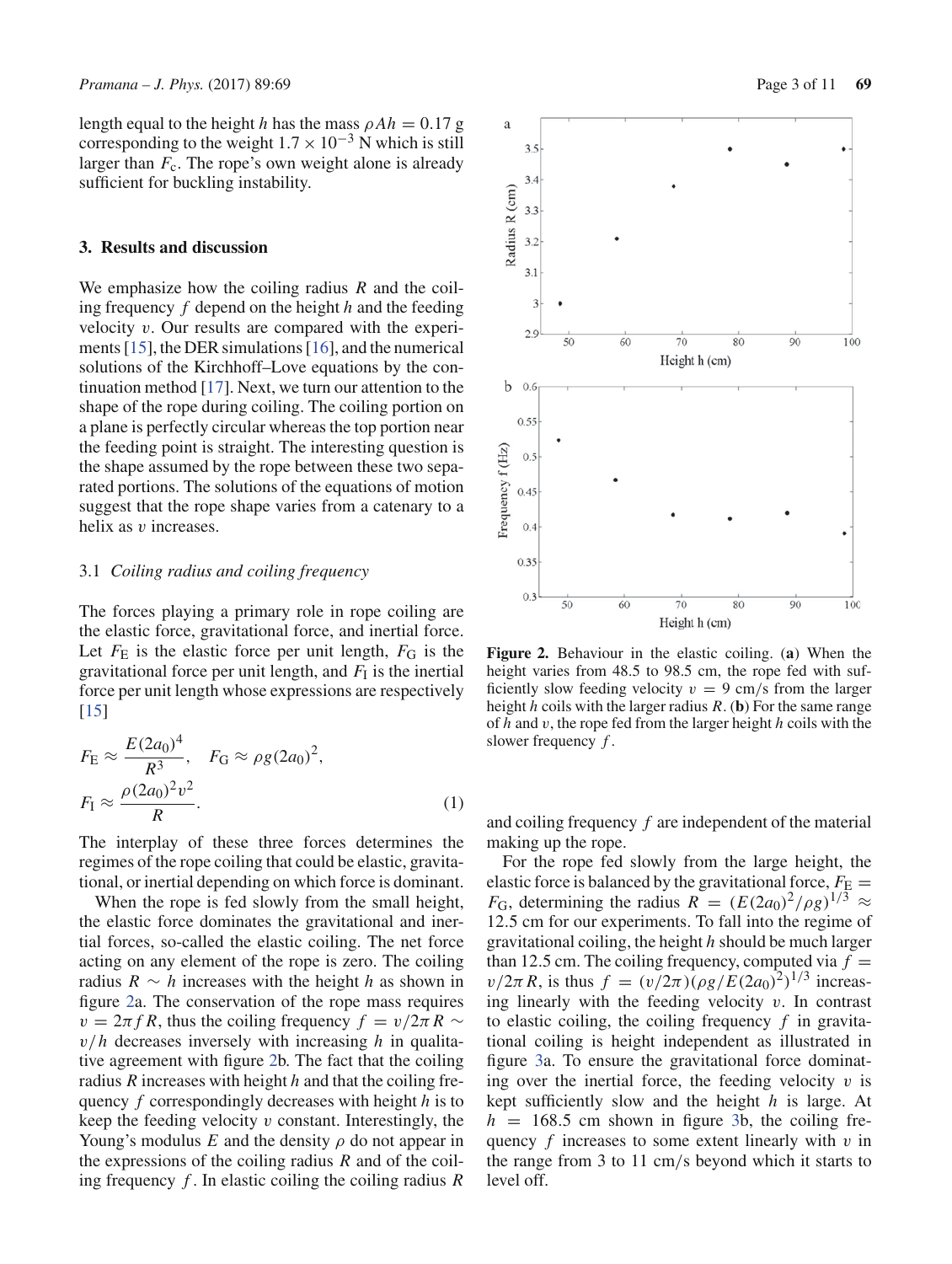

**Figure 3.** Behaviour in the gravitational coiling. (**a**) The coiling frequency *f* is relatively independent of height *h* when the height varies from 98.5 to 168.5 cm with the sufficiently slow feeding velocity  $v = 9$  cm/s. (**b**) At height 168.5 cm, the coiling frequency *f* increases rather linearly with the feeding velocity  $v$  in the slow feeding velocity range from 3 to 11 cm/s.

For the rope fed rapidly from the small height, the elastic force is now balanced by the inertial force,  $F_{\rm E} = F_{\rm I}$ , determining the coiling radius  $R = (2a_0/v)\sqrt{E/\rho}$ which is qualitatively consistent with the feeding velocity dependence of the coiling radius shown in figure 4a. The coiling frequency, computed via  $f =$  $v/2\pi R$ , is  $f = (v^2/4\pi a_0)\sqrt{\rho/E}$  increasing quadratically with the feeding velocity  $v$  unlike the linear  $v$ dependence of *f* observed in gravitational coiling. The dominance of inertial force calls for the fast feeding velocity v and the small height *h*. At  $h = 28.5$  cm and the range of  $v$  from 52 to 109 cm/s, shown in figure 4b, the overall trend of the coiling frequency *f* increases with  $v$  faster than linearly. The fastest feeding velocity of 109 cm/s is still far below the velocity of the propagation of elastic waves, for example sound waves propagating in the rope with velocity  $\sqrt{E/\rho} \approx$ 6900 cm/s.



**Figure 4.** Behaviour in the inertial coiling. (**a**) At 28.5 cm height the coiling radius *R* gets smaller as rope is fed to the plane with the faster feeding velocity  $v$ . (**b**) At the same height the coiling frequency  $f$  increases with  $v$  faster than it does in the gravitational coiling.

Our results, figures 2, 3 and 4, are insensitive to the friction force between the rope and the plane, because no significant changes in the coiling radius *R* and coiling frequency *f* are observed when changing the material making up the plane. Furthermore, *R* and *f* are measured after a few initial coiling turns to minimize the transient effects possibly caused by the small deviation of position of the point of contact. The unimportance of friction force relative to the axial compressive forces, i.e. gravitational force and inertial force, is consistent with the fact that the buckling instability is the onset of deformation by bending in response to the axial compressive forces not in response to the shear forces, such as friction force whose direction is off the axis of rope.

The feeding velocity dependence of coiling radius *R*, shown in figure 5a for the entire range of feeding velocities encompassing all three regimes, agrees qualitatively with figure 2 in ref. [15]. Given a height *h* the coiling radius *R* initially increases with increasing feeding velocity  $v$ , and reaches a maximum about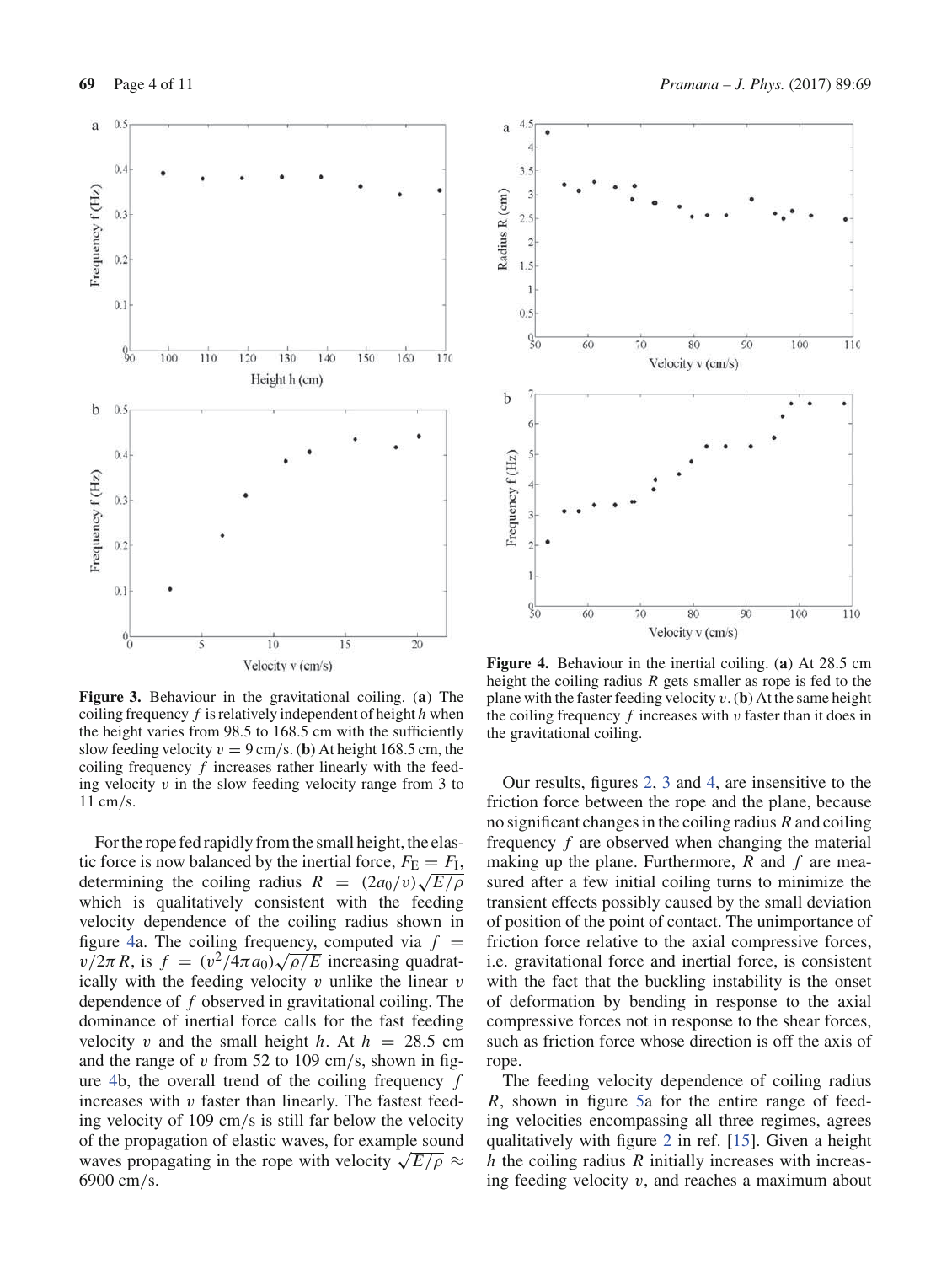

**Figure 5.** Coiling radius over the entire range of feeding velocity and height. (**a**) There exists a characteristic velocity at which coiling radius  $R$  is the largest. Above this characteristic velocity, the inertial force is dominant. The peak of *R* is a signature of the entry to the inertial coiling regime. (**b**) Scaling both the coiling radius *R* and the height *h* by the gravito-bending length  $L_{gb} = (Ea_0^2/8\rho g)^{1/3} = 3.9 \text{ cm}$ in our experiments, the linear fit to  $R/L_{gb}$  versus log  $h/L_{gb}$ graph gives the slopes 0.22 for  $v = 9$  cm/s and 0.16 for  $v = 64$  cm/s both of which are in good agreement with the value 0.27 reported in ref. [16] using the DER simulations.

 $v \approx 20$  cm/s for  $h = 168.5$  cm and about  $v \approx 35$  cm/s for  $h = 28.5$  cm. Above these feeding velocities, it turns out that  $R$  decreases with increasing  $v$ . A dramatic change in behaviour of  $R$ , as  $v$  passes across the value at which *R* is maximum, signifies a cross-over of elastic coiling and inertial coiling. The numerical study by the DER method reveals the logarithmic dependence of the dimensionless coiling radius on the dimensionless height, that is  $R/L_{gb} = 0.27 \log(h/L_{gb}) + 1.27$  where  $L_{gb} = (Ea_0^2/8\rho g)^{1/3}$  denotes the gravito-bending length [16]. Plotting  $R/L_{gb}$  vs.  $log(h/L_{gb})$  as shown in figure 5b, the linear fit to our data yields slope 0.22 and intercept 0.62 for  $v = 9$  cm/s, and slope 0.16 and intercept 0.61 for  $v = 64$  cm/s. The slopes depend weakly



Figure 6. To compare with the theoretical results, figure 2a in ref. [17], we scale the coiling radius *R* by the height *h*. The feeding velocity  $v$  is quantified in terms of the Froude number Fr  $\sim v^2/gh$  and the height *h* is quantified in terms of the dimensionless parameter  $\gamma \sim \rho A g h^3 / E I$ . The parameter  $\gamma = 2 \times 10^4$  corresponds to  $h = 168.5$  cm and  $\gamma = 1 \times 10^2$ corresponds to  $h = 28.5$  cm. In both cases of  $\gamma$ , log  $R/h$  has a linear relation with log Fr when Fr grows large enough. The dashed lines, which are the linear fit to the data in the range of large Fr, have the slopes  $-0.33$  for  $\gamma = 2 \times 10^4$  and  $-0.26$ for  $\gamma = 1 \times 10^2$  both of which are the same magnitude order as the theoretically predicted one  $-1/2$ .

on  $v$  and agree well with the value 0.27 obtained from the DER method.

To make a contact with the theory we plot, on the log–log scale, the dimensionless coiling radius *R*/*h* vs. the Froude number Fr  $\sim v^2/gh$  which is the ratio of the kinetic energy  $\rho Ahv^2/2$  to the gravitational energy  $\rho A g h^2$ . Let  $\gamma \sim \rho A g h^3 / EI$  be the ratio of the gravitational energy to the flexural energy *EI* /*h*. In figure 6 given a height 168.5 cm, i.e.  $\gamma$  =  $2 \times 10^4$  for the filled circle data points, increasing the Froude number Fr by feeding the rope more rapidly with larger v, the dimensionless coiling radius *R*/*h* first remains relatively constant and then rises once Fr reaches about  $10^{-3}$ . However, further increase in Fr above  $10^{-2.5}$  turns out to make the dimensionless coiling radius smaller. At a small height of 28.5 cm, i.e.  $\gamma = 1 \times 10^2$  for the opened circle data points, the dimensionless coiling radius  $R/h$  shows the same dependence on Fr except for the fact that Fr, above which *R*/*h* decreases with increasing Fr, is shifted to 10−1.<sup>5</sup> higher than  $10^{-2.5}$  for  $\gamma = 2 \times 10^4$ . The graphs are relatively linear when Fr >  $10^{-2}$  for  $\gamma = 2 \times 10^{4}$ , and when Fr >  $10^{-1}$  for  $\gamma = 1 \times 10^{2}$ . This linear dependence can be understood by recalling the coiling radius  $R = (2a_0/v)\sqrt{E/\rho}$  in the inertial coiling regime, which can be casted in terms of Fr and  $\gamma$  as  $R/h \sim Fr^{-1/2} \gamma^{-1/2}$ . As a result, the theoretically predicted slope is  $-1/2$  on the log–log scale, which agrees well with the slopes obtained from the linear fit to the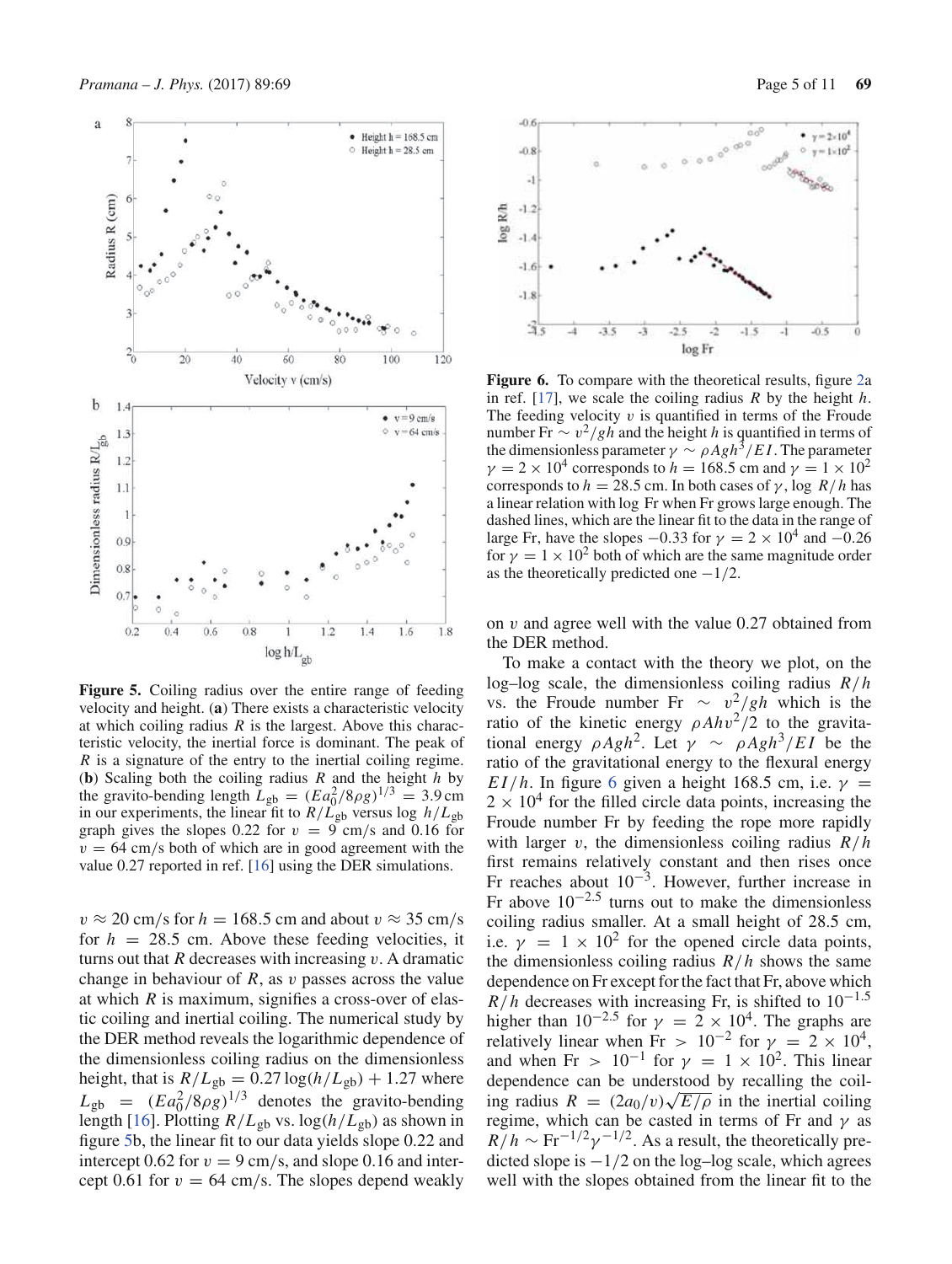data shown as the dashed lines. Such a linear relation between log *R*/*h* and log Fr marks the onset of inertial coiling regime.

Our experimental results, figure 6, shows that the general features are in good agreement with figure 2a in ref. [17] obtained from solving numerically the Kirchhoff–Love equations by the scheme of the continuation method. Although we cannot observe the theoretically predicted behaviour,  $R/h \sim Fr^{1/3}$ , for  $Fr > 10$ . In realistic experimental situations, the rope fed with the a fast feeding velocity  $v$  coils up noncircularly, because the collision with the plane generates such a strong force on the rope that its coiling is largely distorted to a disordered shape. Hence the coiling radius *R* now becomes ill-defined. The coiling shape becomes disordered before we reach the  $Fr > 10$  range. We must stop at  $v = 97$  cm/s for 168.5 cm height and at  $v = 109$  cm/s for 28.5 cm height. Above these two velocities, the coiling is no longer circular.

# 3.2 *Shape in the region between coiling portion and feeding point*

In the absence of external forces and external moments, the straight line with zero curvature and zero torsion is the minimum energy configuration. The shape deviation from the straight line is a response of elastic rope to the gravitational force and inertial force. Such a deviation is largest in the coiling region on the plane and is zero in the vicinity of the feeding point. The shape in the coiling region is definitely circular. However, the shape in the region between the coiling portion and the feeding point exhibits a variety of forms ranging from a catenary in the gravitational-force dominated regime to a helix in the inertial-force dominated regime [17]. The displacement consists of the longitudinal component, parallel to the axis of the rope, and the transverse component, perpendicular to the axis of the rope. The coiling radius *R* is set by the largest magnitude of transverse component.

Let  $\mathbf{r}(s, t)$  be the position vector of the point on the rope at arc length *s* and at instant time *t*. Without losing the generality we choose the *xy*-plane to be the plane in which rope coiling takes place, and the *z*-axis to be the vertical axis perpendicular to this plane that passes through the centre of the coiling circle assumed to be the origin  $(0, 0, 0)$ . One end of the rope at the point of contact on the *xy*-plane is assigned the arc length  $s = 0$ and the other end at the feeding point is assigned  $s = L$ . **F** is the the resultant internal stress. Balancing the forces gives the equations of motion [18]

$$
\frac{\partial \mathbf{F}}{\partial s} + \rho A \mathbf{g} = \rho A \frac{\partial^2 \mathbf{r}}{\partial t^2},\tag{2}
$$

where gravitational acceleration  $\mathbf{g} = -g\hat{\mathbf{z}}$ . The element at arc length *s* has the velocity whose magnitude equals the feeding velocity  $v$  and whose direction is along the tangent vector  $\hat{\mathbf{t}} = \frac{\partial \mathbf{r}}{\partial s}$ . So its velocity  $\mathbf{v}(s) = v \partial \mathbf{r}/\partial s$ . The change in velocity contributes v2∂2**r**/∂*s*<sup>2</sup> to the acceleration of this element. In the reference frame co-rotating with the rope, this element also experiences the acceleration due to the Coriolis force,  $2\omega \times v$ , and the acceleration due to the centrifugal force,  $\omega \times (\omega \times r)$ . In such a rotating reference frame, we can write the acceleration

$$
\frac{\partial^2 \mathbf{r}}{\partial t^2} = v^2 \frac{\partial^2 \mathbf{r}}{\partial s^2} + 2v\boldsymbol{\omega} \times \frac{\partial \mathbf{r}}{\partial s} + \boldsymbol{\omega} \times (\boldsymbol{\omega} \times \mathbf{r}),\tag{3}
$$

where angular velocity  $\omega = \omega \hat{z}$ . The advantage of analysing in a rotating frame rather than in a laboratory frame is that the rope coiling is seen steady, namely the time-independent position vector  $\mathbf{r}(s)$  is a function of arc length *s* only. The resultant internal stress **F** varies spatially along the arc length

$$
\frac{\partial \mathbf{F}}{\partial s} = -\rho A \mathbf{g} + \rho A v^2 \frac{\partial^2 \mathbf{r}}{\partial s^2} + 2\rho A v \boldsymbol{\omega} \times \frac{\partial \mathbf{r}}{\partial s} + \rho A \boldsymbol{\omega} \times (\boldsymbol{\omega} \times \mathbf{r}).
$$
\n(4)

Now we turn to consider the moment of the resultant internal stress denoted by **M**. Balancing of moments gives the additional equations of motion which in steady coiling take a simple form

$$
\frac{\partial \mathbf{M}}{\partial s} = \mathbf{F} \times \hat{\mathbf{t}}.\tag{5}
$$

Bending and twisting occur simultaneously. The bending causes a local change in velocity  $\mathbf{v}(s)$  which contributes to **M** the term  $\partial^2 \mathbf{r}/\partial s^2$ , and the twisting causes a rotation of two adjacent cross-sections relative to each other by an angle  $\tau$  which contributes to **M** the term proportional to  $\tau$ . Adding up these two contributions from bending and twisting leads to the moment

$$
\mathbf{M} = EI \frac{\partial \mathbf{r}}{\partial s} \times \frac{\partial^2 \mathbf{r}}{\partial s^2} + GJ\tau \frac{\partial \mathbf{r}}{\partial s},
$$
(6)

where *G* is the shear modulus and *J* is the polar moment of inertia of the cross-section. For small deformations, the orientation of the rope element varies slowly along the arc length. Differentiating eq. (5) with respect to the arc length *s* gives [19]

$$
\frac{\partial^2 \mathbf{M}}{\partial s^2} = \frac{\partial \mathbf{F}}{\partial s} \times \hat{\mathbf{t}}.\tag{7}
$$

As the term  $\mathbf{F} \times d\hat{\mathbf{t}}/ds$  is negligibly small when  $\hat{\mathbf{t}}$  varies slowly, this term does not appear in eq. (7).

An important consequence of small deformation is that the derivative with respect to the arc length *s* can be accurately approximated by the derivative with respect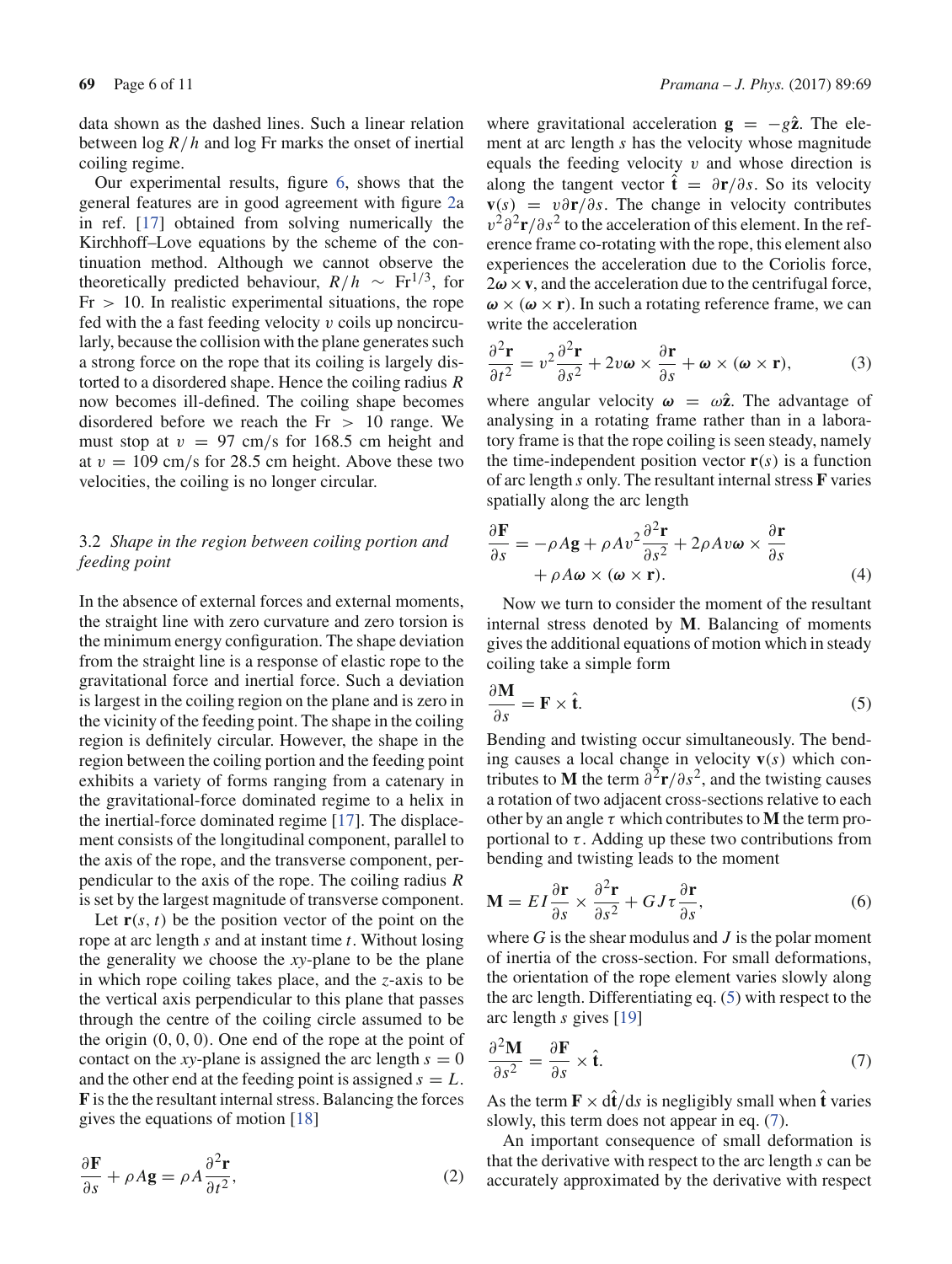

**Figure 7.** For small deformation the position vector  $\mathbf{r}(z)$  can be parametrized by the *z* coordinate rather than by the arc length *s*. (a) The point of contact corresponds to  $z = 0$  and the feeding point corresponds to  $z = h$ . The bending is clearly seen in the portion of rope just above the  $z = 0$  plane. (**b**) The boundary conditions at the point of contact and at the feeding point, eqs. (9) and (10), are illustrated geometrically.

to the coordinate *z*. The transverse components of the displacement  $x(z)$  and  $y(z)$  are thus expressed as a function of the coordinate *z* instead of as a function of the arc length *s*. For small deformation, the position vector is thus written as  $\mathbf{r}(z) = x(z)\hat{\mathbf{x}} + y(z)\hat{\mathbf{y}} + z\hat{\mathbf{z}}$  illustrated in figure 7a. The rope is fed from  $z = h$  down to the  $z = 0$  plane below. Let us choose the *x*-axis passing through the point of contact where the rope first touches the plane. Substituting the left- and right-hand sides of eq. (7) by eqs (6) and (4) respectively, we obtain

$$
\frac{d^4x}{dz^4} + \frac{\rho A v^2}{EI} \frac{d^2x}{dz^2} - \frac{\rho A g}{EI} \frac{dx}{dz} - \frac{\rho A \omega^2}{EI} x
$$
  
+  $\tau \frac{G J}{EI} \frac{d^3y}{dz^3} - 2 \frac{\rho A v \omega}{EI} \frac{dy}{dz} = 0$   

$$
\frac{d^4y}{dz^4} + \frac{\rho A v^2}{EI} \frac{d^2y}{dz^2} - \frac{\rho A g}{EI} \frac{dy}{dz} - \frac{\rho A \omega^2}{EI} y
$$
  
-  $\tau \frac{G J}{EI} \frac{d^3x}{dz^3} + 2 \frac{\rho A v \omega}{EI} \frac{dx}{dz} = 0.$  (8)

The second-derivative terms arise from the inertial force, the first-derivative terms arise from the gravitational force, and the linear terms arise from the centrifugal force. Two *x* and *y* components of transverse displacement are coupled through the twist of the rope, which gives rise to the third derivative terms, and through the Coriolis force which gives rise to the first-derivative terms. In figure 7b, the *x*-axis passes through the point of contact and therefore the *x* component at  $z = 0$  equals the coiling radius, i.e.,  $x(0) = R$ , and the *y* component at  $z = 0$  equals zero, i.e.,  $y(0) = 0$ . At the point of contact, the rope orientates parallel to the *y*-axis, that is to say  $\hat{\mathbf{t}} = \hat{\mathbf{y}}$  corresponding to  $dx/dz|_{z=0} = 0$ ,  $dy/dz|_{z=0} = 0$ 1. For small deformation, the tangent vector  $\hat{\bf{t}}$  changes so slowly that all the higher-order derivatives vanish identically. To summarize, the boundary conditions at the point of contact are

$$
x(0) = R, \quad \frac{dx}{dz}\Big|_{z=0} = 0,
$$
  
\n
$$
\frac{d^2x}{dz^2}\Big|_{z=0} = 0, \quad \frac{d^3x}{dz^3}\Big|_{z=0} = 0
$$
  
\n
$$
y(0) = 0, \quad \frac{dy}{dz}\Big|_{z=0} = 1,
$$
  
\n
$$
\frac{d^2y}{dz^2}\Big|_{z=0} = 0, \quad \frac{d^3y}{dz^3}\Big|_{z=0} = 0.
$$
\n(9)

In figure 7b the feeding point is vertically above the origin by the height *h*, and therefore the *x* and *y* components at  $z = h$  are  $x(h) = 0$ ,  $y(h) = 0$ . In the vicinity of the feeding point, the rope orientates parallel to the *z*-axis, that is to say  $\hat{\mathbf{t}} = \hat{\mathbf{z}}$  corresponding to  $dx/dz|_{z=h} = 0$ ,  $dy/dz|_{z=h} = 0$ . Just below the feeding point, the tangent vector  $\hat{\mathbf{t}}$  points along the *z* direction and so all the higher-order derivatives vanish identically. To summarize, the boundary conditions at the feeding point are

$$
x(h) = 0, \quad \frac{dx}{dz}\Big|_{z=h} = 0,
$$
  
\n
$$
\frac{d^2x}{dz^2}\Big|_{z=h} = 0, \quad \frac{d^3x}{dz^3}\Big|_{z=h} = 0
$$
  
\n
$$
y(h) = 0, \quad \frac{dy}{dz}\Big|_{z=h} = 0,
$$
  
\n
$$
\frac{d^2y}{dz^2}\Big|_{z=h} = 0, \quad \frac{d^3y}{dz^3}\Big|_{z=h} = 0.
$$
\n(10)

In the more elaborate calculation using the Kirchoff– Love equations capable of large deformation, the twist angle  $\tau$  is constant over the entire length of the rope [17]. The undeformed configuration of the rope is a twistless straight line. If the twist is not injected at the feeding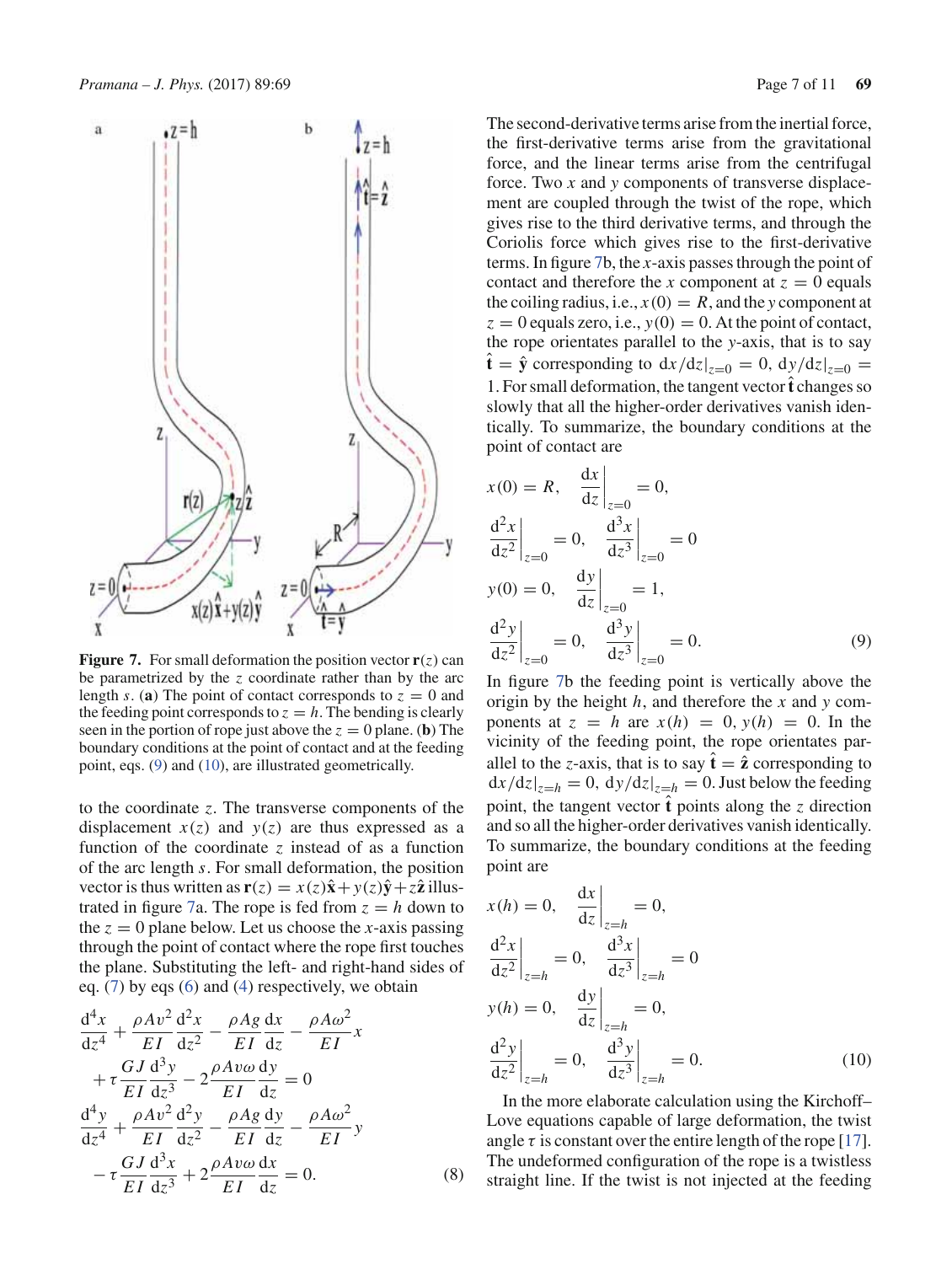

**Figure 8.** Shape variation with feeding velocity. (**a**) For height 168.5 cm the stronger inertial force resulted from the fast feeding velocity v creates the additional curvature particularly in the vicinity of the feeding point. Evidently, the shape is catenary-like at  $v = 3$  cm/s but is helix-like at  $v = 97$  cm/s. (b) For smaller height 28.5 cm the change in shape becomes less pronounced.

point, the rope remains twistless ( $\tau = 0$ ) throughout coiling. With the two-point boundary conditions, eqs (9) and (10), we thus set the twist angle  $\tau = 0$  in eq. (8) and rely on our experimental data of the feeding velocity v and of the coiling frequency *f* for evaluating the values of three coefficients  $\rho A v^2 / EI$ ,  $\rho A \omega^2 / EI$ , and  $\rho A v \omega / EI$  which appear in eq. (8). To impose the boundary conditions, we use our experimental data of the coiling radius  $R$  for eq. (9) and that of the height *h* for eq. (10). After solving eq. (8) numerically for the  $x(z)$  and  $y(z)$  components of transverse displacement, the shape of the rope can be reconstructed from the position vector  $\mathbf{r}(z) = x(z)\hat{\mathbf{x}} + y(z)\hat{\mathbf{y}} + z\hat{\mathbf{z}}$ .

The shape in the neighbourhood of the feeding point  $z = h$  is vertically straight for the slow feeding velocity v. In figure 8a, for  $h = 168.5$  cm, by increasing v the shape develops a curvature in the region near the feeding point  $z = h$ . This curvature induced by the inertial force persists over a distance along the *z*-axis. For  $v = 97$  cm/s the inertial force-induced curvature extends over the long distance, thereby changing the shape to look more like a helix. The change in shape with feeding velocity  $v$  is less apparent for small height  $h = 28.5$  cm (see figure 8b), because the rope with the shorter length has more resistance to buckle and tries to maintain its straight configuration. In figures 8a and 8b, the *x* component at the point of contact,  $x(0) = R$ , is not a fixed value because the experiments show that the coiling radius *R* is height-dependent and velocitydependent (please see figures 2a and 4a respectively).

The transverse displacement, i.e. the *x* and *y* components of **r**, is the largest at  $z = 0$  and is zero at  $z = h$ . As we move upward from  $z = 0$  to  $z = h$ , the transverse displacement must gradually diminish to zero. The persistence length  $\lambda_p$  measures the extent of the transverse displacement. The rope fed rapidly toward the plane with fast feeding velocity  $v$  is subjected to stronger inertial force, thus acquires the larger transverse displacement which persists over a long distance. This physical reasoning suggests that the fast feeding velocity  $v$  would lead to the longer persistence length  $\lambda_p$ . In what follows, we study more quantitatively the dependence of  $\lambda_p$  on the feeding velocity v and height *h*. The persistence length  $\lambda_p$  is largely determined by the elastic properties of the rope. Any physically reasonable boundary conditions at  $z = 0$  and  $z = h$  do not have an appreciable effect on  $\lambda_p$ . In thermodynamic limit, i.e., when  $L \rightarrow \infty$ , we can take the Fourier transformation,  $x(z) = (1/2\pi) \int dk \exp(ikz)x(k)$  and  $y(z) = (1/2\pi) \int dk \exp(ikz)y(k)$ . In momentum space we can express eq. (8) in the matrix form

$$
\begin{bmatrix} A_{11} & A_{12} \\ A_{21} & A_{22} \end{bmatrix} \begin{bmatrix} x(k) \\ y(k) \end{bmatrix} = \begin{bmatrix} 0 \\ 0 \end{bmatrix},
$$
 (11)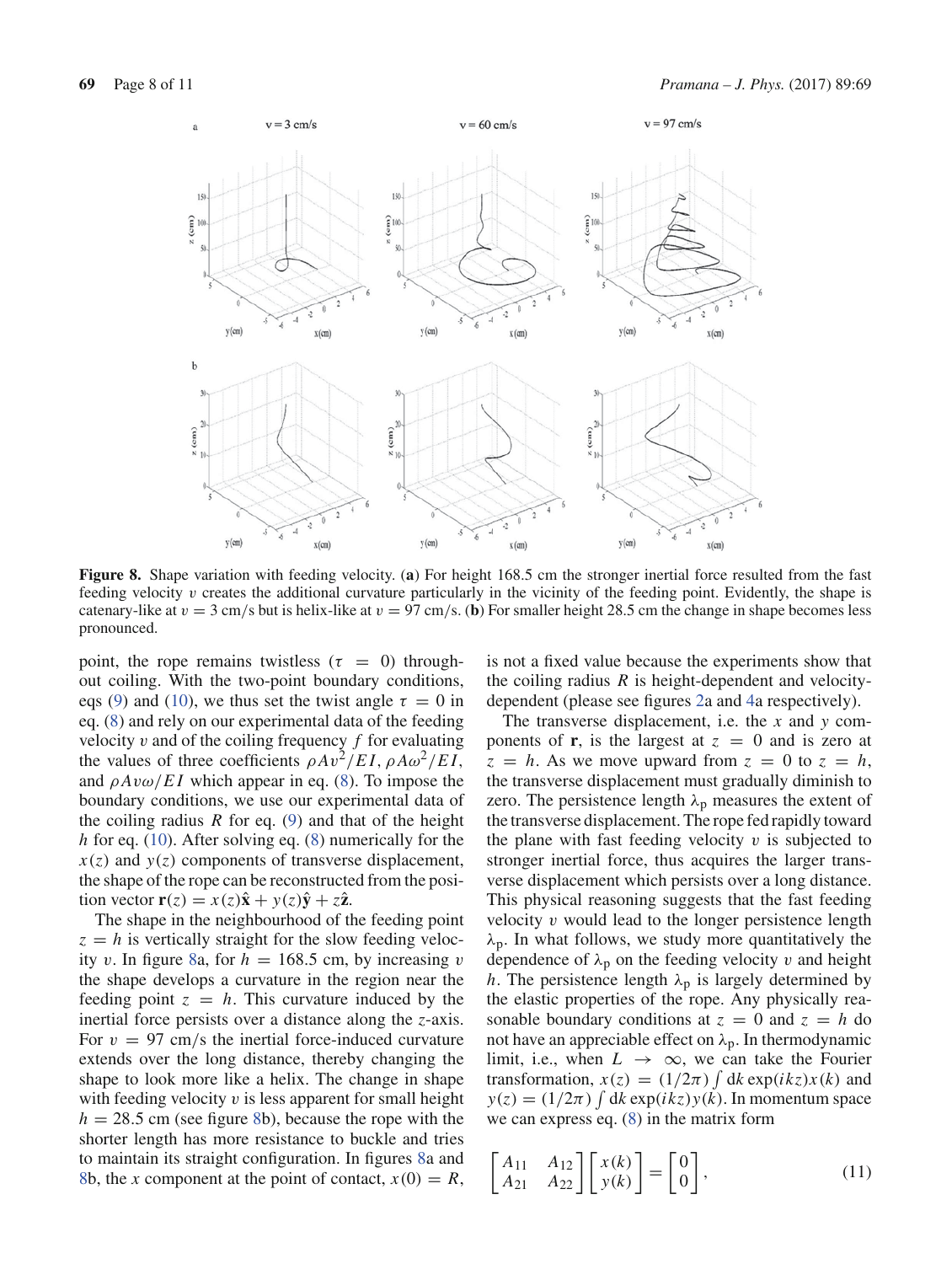where the matrix elements are

$$
A_{11} = k^4 - \frac{\rho A v^2}{EI} k^2 - i \frac{\rho A g}{EI} k - \frac{\rho A \omega^2}{EI}
$$
  
\n
$$
A_{12} = -i \left( \tau \frac{GJ}{EI} k^3 + 2 \frac{\rho A v \omega}{EI} k \right)
$$
  
\n
$$
A_{21} = i \left( \tau \frac{GJ}{EI} k^3 + 2 \frac{\rho A v \omega}{EI} k \right)
$$
  
\n
$$
A_{22} = A_{11}.
$$
\n(12)

The existence of the nonzero  $x(k)$ ,  $y(k)$  components requires the determinant of the  $2 \times 2$  matrix vanishing, resulting in two fourth-degree polynomials

$$
k^4 - \tau \frac{GJ}{EI} k^3 - \frac{\rho A v^2}{EI} k^2 - \left( 2 \frac{\rho A v \omega}{EI} + i \frac{\rho A g}{EI} \right) k
$$

$$
-\frac{\rho A \omega^2}{EI} = 0
$$
(13)

and

$$
k^4 + \tau \frac{GJ}{EI} k^3 - \frac{\rho A v^2}{EI} k^2 + \left( 2 \frac{\rho A v \omega}{EI} - i \frac{\rho A g}{EI} \right) k
$$

$$
-\frac{\rho A \omega^2}{EI} = 0
$$
(14)

whose roots are the wave numbers *k*. Note that the coefficients of the linear term  $k$  in eqs (13) and (14), resulted from the Coriolis force and the gravitational force, are complex numbers. Changing the wave number *k* to (−*k*)<sup>∗</sup> transforms eqs (13)–(14) and vice versa, suggesting that if  $k = k_{\text{re}} + ik_{\text{im}}$  is the root of eq. (13) then  $k = -k_{\text{re}} + i k_{\text{im}}$  is the root of eq. (14). The fact that the transverse displacement reduces towards the feeding point  $z = h$  constrains the imaginary part  $k_{\text{im}}$  to be positive. A fourth-degree polynomial possesses four roots of *k*, one of which is physically meaningful. The inverse of its imaginary part gives persistence length, namely  $\lambda_{\rm p} = 1/k_{\rm im}$ .

For twistless rope, i.e.  $\tau = 0$ , the persistence length  $\lambda_p$  gets longer when rope is fed rapidly with the fast feeding velocity  $v$  as shown in figure 9a. The different heights  $h = 168.5$  and 28.5 cm seem to have a little effect on  $\lambda_p$ . Notice that for 28.5 cm height the feeding velocity v of about 36 cm/s gives  $\lambda_p$  being the order of the height *h*. This implies that feeding the rope faster than 36 cm/s lengthens  $\lambda_p$  more than the height *h* itself. In other words, the appreciable transverse displacement persists even up to the region close to the feeding point  $z = h$ . In figure 9b the shape in the limit of infinitesimally slow feeding velocity is a catenary whose wave number *k* is purely imaginary. In contrast, the shape in the limit of infinitely fast feeding velocity is a helix, except from being straight just below the feeding point to satisfy the boundary conditions eq. (10), whose wave



**Figure 9.** Persistence length  $\lambda_p$  as a function of feeding velocity v. (a) Persistence length  $\lambda_p$ , which is the inverse of the imaginary part of the wave number root of eq. (13) or (14), increases with v for height  $h = 168.5$  cm (shown by the filled circles) and for height  $h = 28.5$  cm (opened circles). (**b**) This feeding velocity dependence of  $\lambda_p$  can be understood on a basis that on increasing  $v$  the shape changes from a catenary to a helix. Accordingly, the wave number root changes from being purely imaginary to being real, indicative of the fact that on increasing  $v$  the real part becomes larger whereas the imaginary part becomes smaller. The inverse of the smaller imaginary part therefore gives longer persistence length  $\lambda_p$  for the faster feeding velocity  $v$ .

number *k* is real. In the range of intermediate feeding velocities, the shape is a superposition of catenary and helix, with the appropriate weights, whose wave number *k* has both real part and imaginary part. The catenaryto-helix transition upon increasing the feeding velocity v associates with the real part *k*re larger but the imaginary part *k*im smaller, the latter in turn yields the longer persistence length  $\lambda_p$ .

### **4. Conclusions**

Coiling is a manifestation of the buckling instability which occurs when an axial compressive force exceeds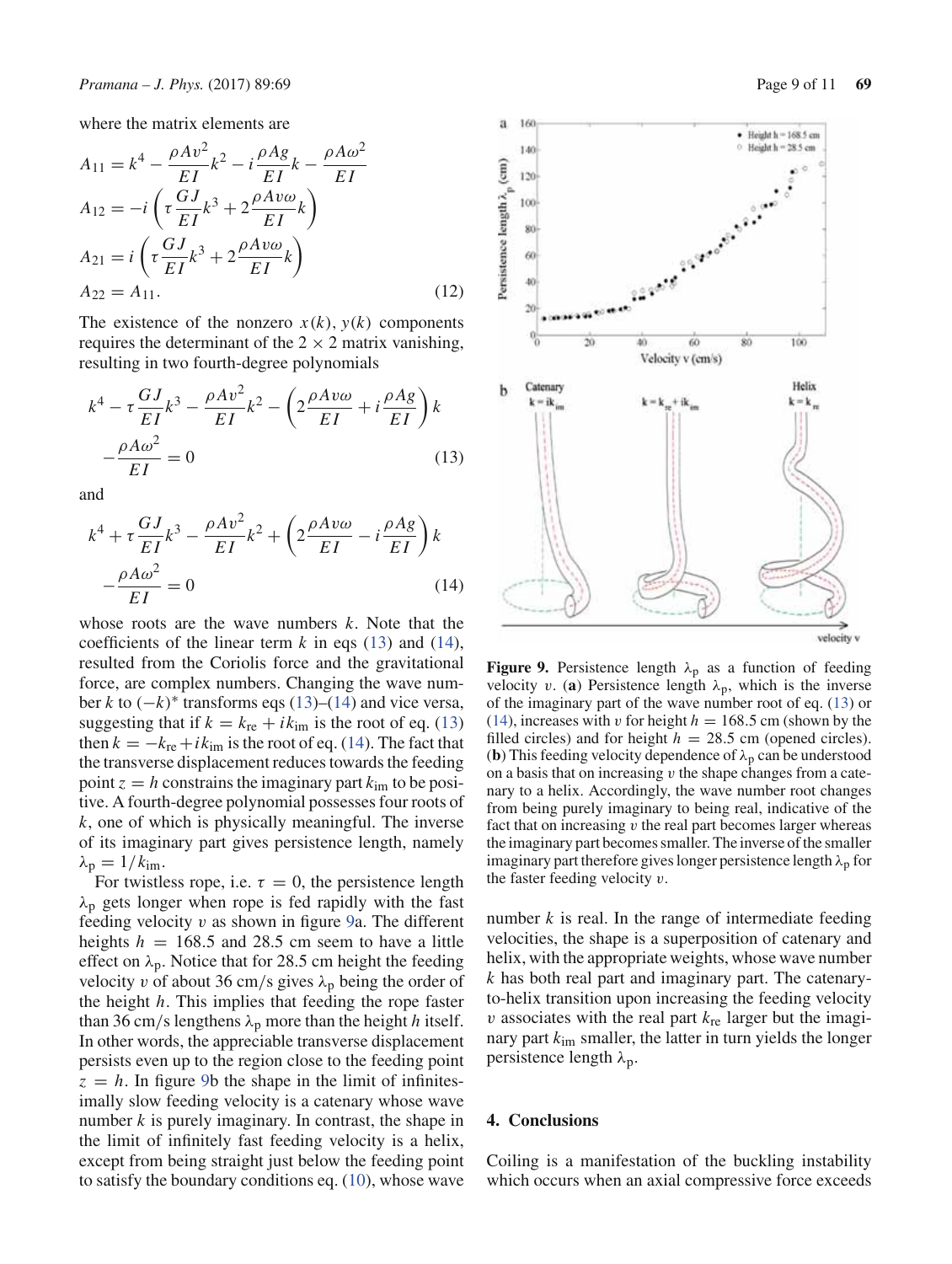the critical force  $F_c = \frac{CEI}{L^2}$ , where *C* is a constant depending on the types of the boundary conditions that could be free, clamped, or hinged. Both the coiling radius *R* and the coiling frequency *f* behave differently in three distinct regimes of elastic coiling, gravitational coiling, and inertial coiling. In liquid rope coiling the viscous force plays the role of elastic force, hence elastic coiling is replaced by viscous coiling in which the coiling frequency *f* decreases by increasing the height *h* [20] similar to our figure 2b of rope coiling. The rope deviates transversely from its axis with the farthest distance in the coiling region. This farthest transverse displacement sets the length scale for the coiling radius *R*. However, in the vicinity of the feeding point the rope hangs vertically straight with no transverse displacement. A family of curves satisfy the two-point boundary conditions at the point of contact, eq. (9), and at the feeding point, eq. (10). There exist many possible shapes which the rope can assume. The shape of the rope varies from catenary-like for slow feeding velocity to helix-like for fast feeding velocity. The stronger inertial force, provided by the fast feeding velocity, introduces an extra curvature to the straight portion below the feeding point. The rope retains the curvature throughout its entire length, and will look like a helix. An increase in the feeding velocity  $v$  increases the persistence length  $\lambda_p$ , while an increase in the height *h* slightly alters  $\lambda_p$ .

The richer variant of rope coiling arises when the plane is allowed to move horizontally with constant velocity *u*, for example, feeding the rope from the height onto a moving conveyor belt. The movement of the conveyor belt breaks the rotational symmetry of the circular coiling. Unlike its static counterpart, the coiling is no longer circular and bifurcates to a large variety of patterns. As the velocity of the conveyor belt *u* increases from zero, the pattern left on the conveyor belt varies subsequently from the translated coiling, alternating loops, meandering, and eventually to straight line [21]. The parameter which mainly controls the pattern formation is a mismatch between the feeding velocity  $v$  and the velocity of the conveyor belt *u*. A series of these patterns also appears if the the rope is replaced by a highly viscous liquid [22]. Only the differences between the rope patterns and the liquid patterns on a conveyor belt are two-fold, the length scale of pattern and the critical velocity of conveyor belt  $u_c$  at which the new pattern emerges. The resemblance between rope coiling and liquid rope coiling in the static case,  $u = 0$ , extends to the dynamical case,  $u \neq 0$ . This similarity that exists both in static case and in dynamical case suggests that the rope and the highly viscous liquid surprisingly belong to the same class of soft matters [23], despite the former being solid and the latter being liquid.

### **Acknowledgements**

The author is grateful to M Fuangfoong and C Pattamaprom for useful discussion. He is indebted to P Pharob and N Teerachtragoon for the machine-shop assistance, and to P Srinukool for the measurement of the Young's modulus. He also gratefully acknowledges an anonymous reviewer for the constructive comments and invaluable suggestions. This work has been supported by the DPST-graduate start-up research grant, contract number 24/2557, and by the TU new research scholar, contract number 4/2557.

# **References**

- [1] A A Travers and J M T Thompson, *Phil. Trans. R. Soc. Lond. A* **362**, 1265 (2004)
- [2] A R Singh, D Giri and S Kumar, *Pramana J. Phys.* **71**, 283 (2008)
- [3] C W Wolgemuth, T R Powers and R E Goldstein, *Phys. Rev. Lett.* **84**, 1623 (2000)
- [4] M A Dias, L H Dudte, L Mahadevan and C D Santangelo, *Phys. Rev. Lett.* **109**, 114301 (2012)
- [5] Y Kantor, *Pramana J. Phys.* **64**, 1011 (2005)
- [6] D M Raymer and D E Smith, *Proc. Natl. Acad. Sci.* **104**, 16432 (2007)
- [7] E Bayart, S Deboeuf, F Corson, A Boudaoud and M A Bedia, *Europhys. Lett.* **95**, 34002 (2011)
- [8] J L Silverberg, R D Noar, M S Packer, M J Harrison, C L Henley, I Cohen and S J Gerbode, *Proc. Natl. Acad. Sci.* **109**, 16794 (2012)
- [9] A C Callan-Jones, P T Brun and B Audoly, *Phys. Rev. Lett.* **108**, 174302 (2012)
- [10] L Mahadevan and J B Keller, *SIAM Rev.* **41**, 115 (1999)
- [11] E Cerda and L Mahadevan, *Phys. Rev. Lett.* **90**, 74302 (2003)
- [12] H King, R D Schroll, B Davidovitch and N Menon, *Proc. Natl. Acad. Sci.* **109**, 9716 (2012)
- [13] N M Ribe, M Habibi and D Bonn, *Annu. Rev. Fluid Mech.* **44**, 249 (2012)
- [14] M Pineirua, M A Bedia and S Moulinet, *Europhys. Lett.* **104**, 14005 (2013)
- [15] M Habibi, N M Ribe and D Bonn, *Phys. Rev. Lett.* **99**, 154302 (2007)
- [16] M K Jawed and P M Reis, *Extreme Mech. Lett.* **1**, 76 (2014)
- [17] L Mahadevan and J B Keller, *Proc. R. Soc. Lond. A* **452**, 1679 (1996)
- [18] S S Antman, *Nonlinear problems of elasticity* (Springer, Berlin, 2005)
- [19] L D Landau and E M Lifshitz, *Theory of elasticity* (Pergamon, Oxford, 1970)